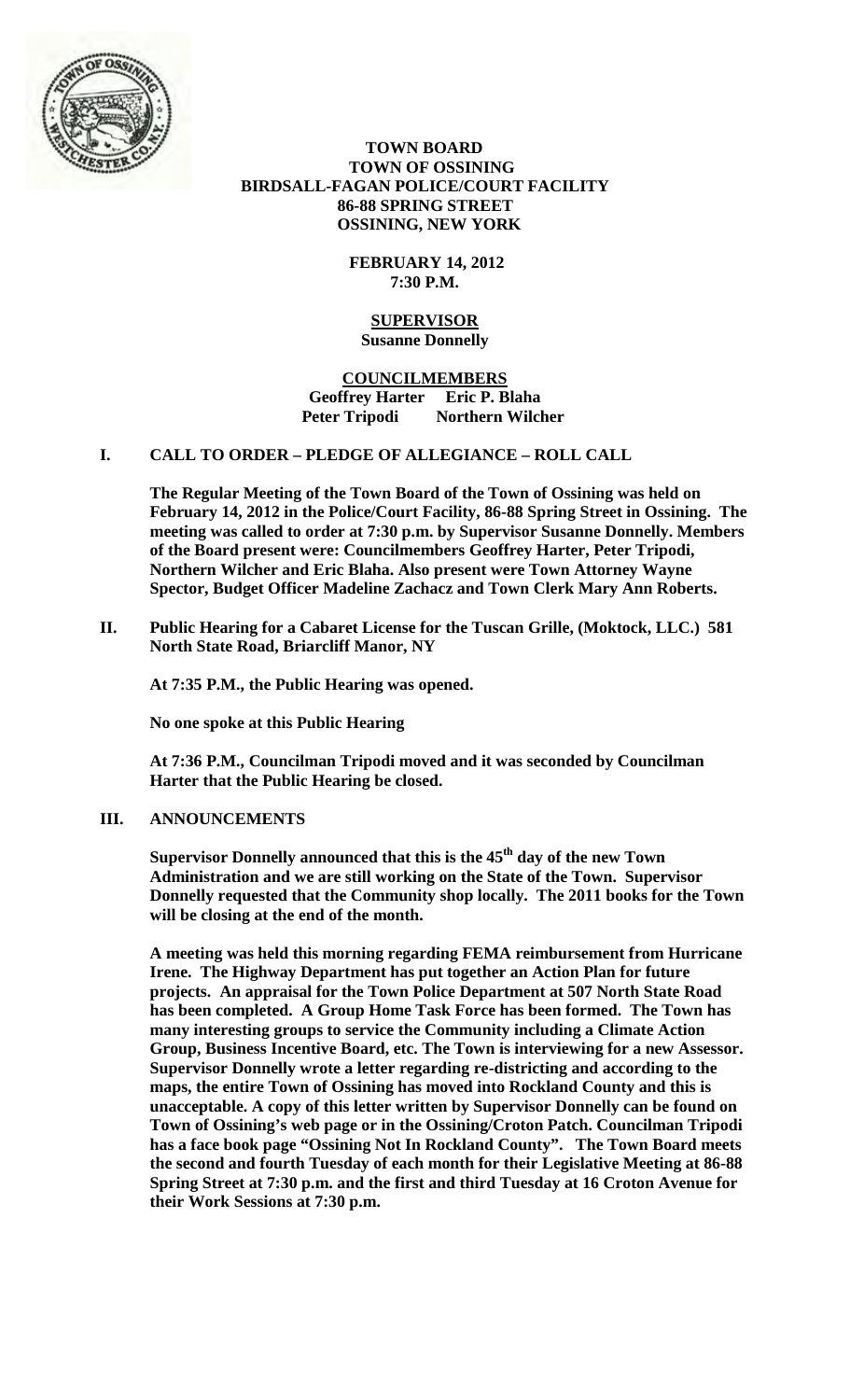## **IV. PUBLIC COMMENT ON AGENDA ITEMS**

## **V. BOARD RESOLUTIONS**

## **A. Approval of Minutes**

**Councilmember Wilcher moved and it was seconded by Councilmember Tripodi that the following be approved:** 

**Resolved, that the Town Board of the Town of Ossining hereby approves the January 24, 2012 Minutes of the Regular Meeting as presented.** 

 **Motion Carried: Unanimously** 

## **B. Approval of Minutes-Special Meeting**

**Councilmember Harter moved and it was seconded by Councilmember Wilcher that the following be approved:**

**Resolved, that the Town Board of the Town of Ossining hereby approves the February 7, 2012 Minutes of the Special meeting as presented.** 

 **Motion Carried: Unanimously**

## **C. Approval of Voucher Detail Report**

**Councilmember Wilcher moved and it was seconded by Councilmember Blaha that the following be approved:**

**Resolved, that the Town Board of the Town of Ossining hereby approves the Voucher Detail Report dated February 14, 2012 in the amount of \$39,189.89 for 2011 and \$311,169.23 for 2012, for a total of \$350,359.04** 

> **Vote: 4-0-1 Voting Aye: Wilcher, Harter, Blaha & Donnelly Voting Nay: Tripodi**

## **D. Call-a-Cab Agreement**

**Councilmember Wilcher moved and it was seconded by Councilmember Harter that the following be approved:**

**Resolved, that the Town Board hereby authorizes the Supervisor to sign an agreement with the following cab company for participation in the Call-a-Cab Program for the period ending December 31, 2012.** 

**Mega I Car Service**  $\mathbf{a}$  and

> **Vote: 4-0-1 Voting Aye: Wilcher, Harter, Blaha & Donnelly Voting Nay: Tripodi**

#### **E. TAX CERTIORARI**

**YELLOW BRICK ROAD APARTMENTS, INC.**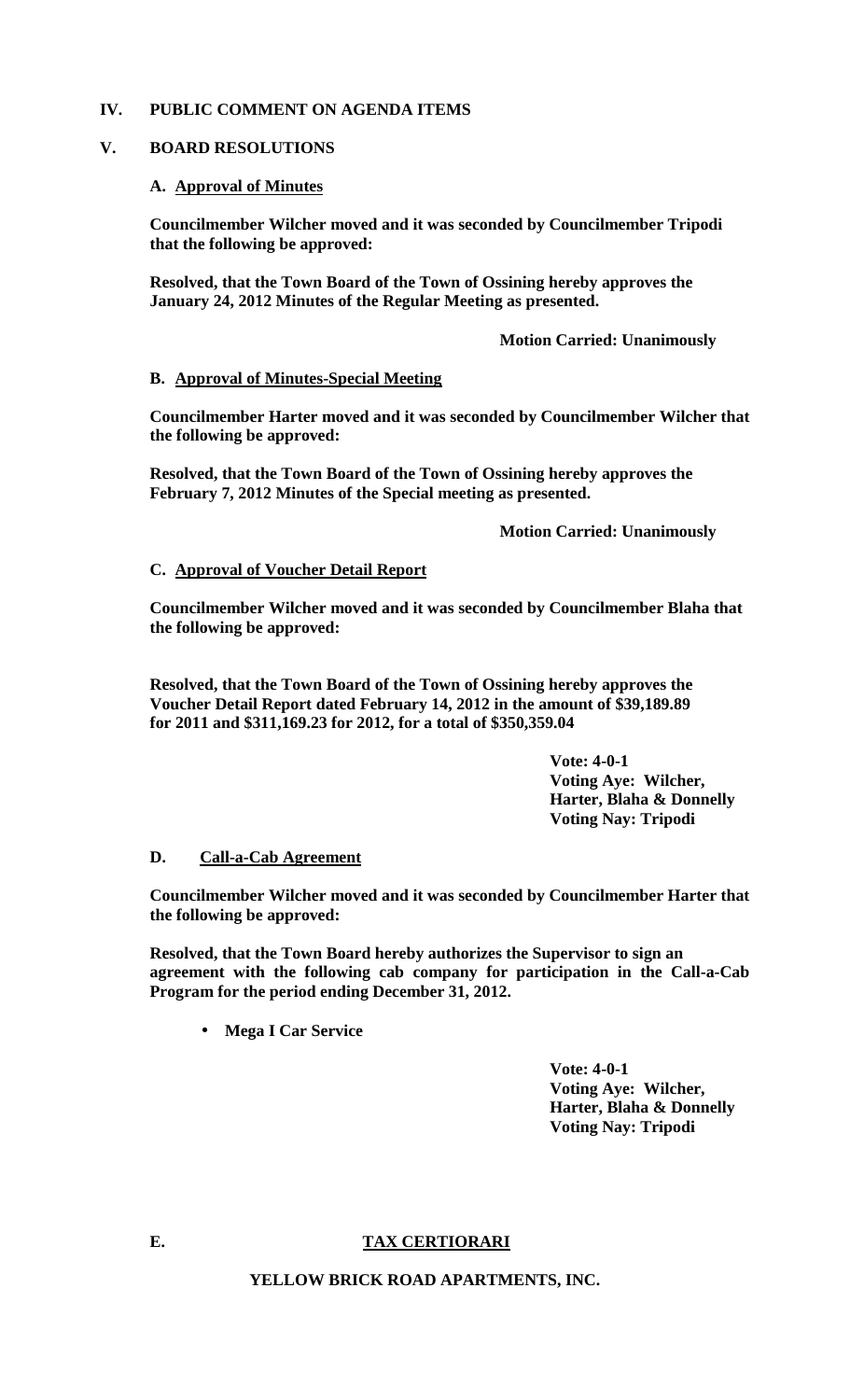#### **vs. TOWN OF OSSINING**

**Councilmember Wilcher moved and it was seconded by Councilmember Blaha that the following be approved:**

**WHEREAS, proceedings pursuant to Article 7 of the Real Property Tax Law of the State of New York were instituted by Yellow Brick Road Apartments, Inc., against the Town of Ossining to review the tax assessments made on Petitioner's property located at 149 Central Drive in the Town of Ossining, and designated on the tax assessment map of the Town of Ossining as Section 98.09, Block 1, Lot 44, for assessment years 2005 through 2011, which proceedings are now pending in the Supreme Court of the State of New York, County of Westchester, under Index Nos. 17307/2005, 18651/2006; 18872/2007; 22403/2008; 23428/2009; 25032/2010; 15047/2011; and** 

**WHEREAS, the above Petitioner has agreed to a compromise and settlement of such proceedings, subject to the approval of the Town Board, correcting and reducing the assessed valuation of its real property and improvements, as follows:** 

| Assess. | <b>Assessed Valuation</b> |                   | Amount of |  |  |
|---------|---------------------------|-------------------|-----------|--|--|
| Year    | <b>Reduced From</b>       | <b>Reduced To</b> | Reduction |  |  |
| 2005    | 56,950                    | 39,000            | 17,950    |  |  |
| 2006    | 56,950                    | 35,700            | 21,250    |  |  |
| 2007    | 56,950                    | 35,600            | 21,350    |  |  |
| 2008    | 56,950                    | 35,950            | 21,000    |  |  |
| 2009    | 56,950                    | 35,000            | 21,950    |  |  |
| 2010    | 56,950                    | 36,250            | 20,700    |  |  |
| 2011    | 56,950                    | 38,050            | 18,900    |  |  |
|         |                           |                   |           |  |  |

**WHEREAS, any and all refunds necessitated by said settlement will be made without interest; and WHEREAS, the Town Board, upon the recommendation of the Assessor, concurred by the Town Attorney, finds the proposed settlement appropriate and in the best interest of the Town of Ossining; now therefore it is** 

**RESOLVED, that settlement of the proceedings, on the terms set forth herein, is hereby accepted and approved, subject to the approval of the Supreme Court, Westchester County, wherein such proceedings are pending; and it is further** 

**RESOLVED, that the Town Attorney is hereby authorized and directed to procure and execute any documents necessary to effectuate such settlement; and it is further** 

**RESOLVED, subject to the approval of the Supreme Court, Westchester County, that the Assessor is authorized and directed to make the changes and corrections to the individual unit assessment on the tax assessment roll of the Town of Ossining, which will be ordered pursuant to the Consent Judgment to be entered in accordance with the terms of this settlement, and the Receiver of Taxes is authorized and directed to process and pay the refund of Town of Ossining taxes estimated to be \$1,324.49, which will be ordered pursuant to said Consent Judgment.**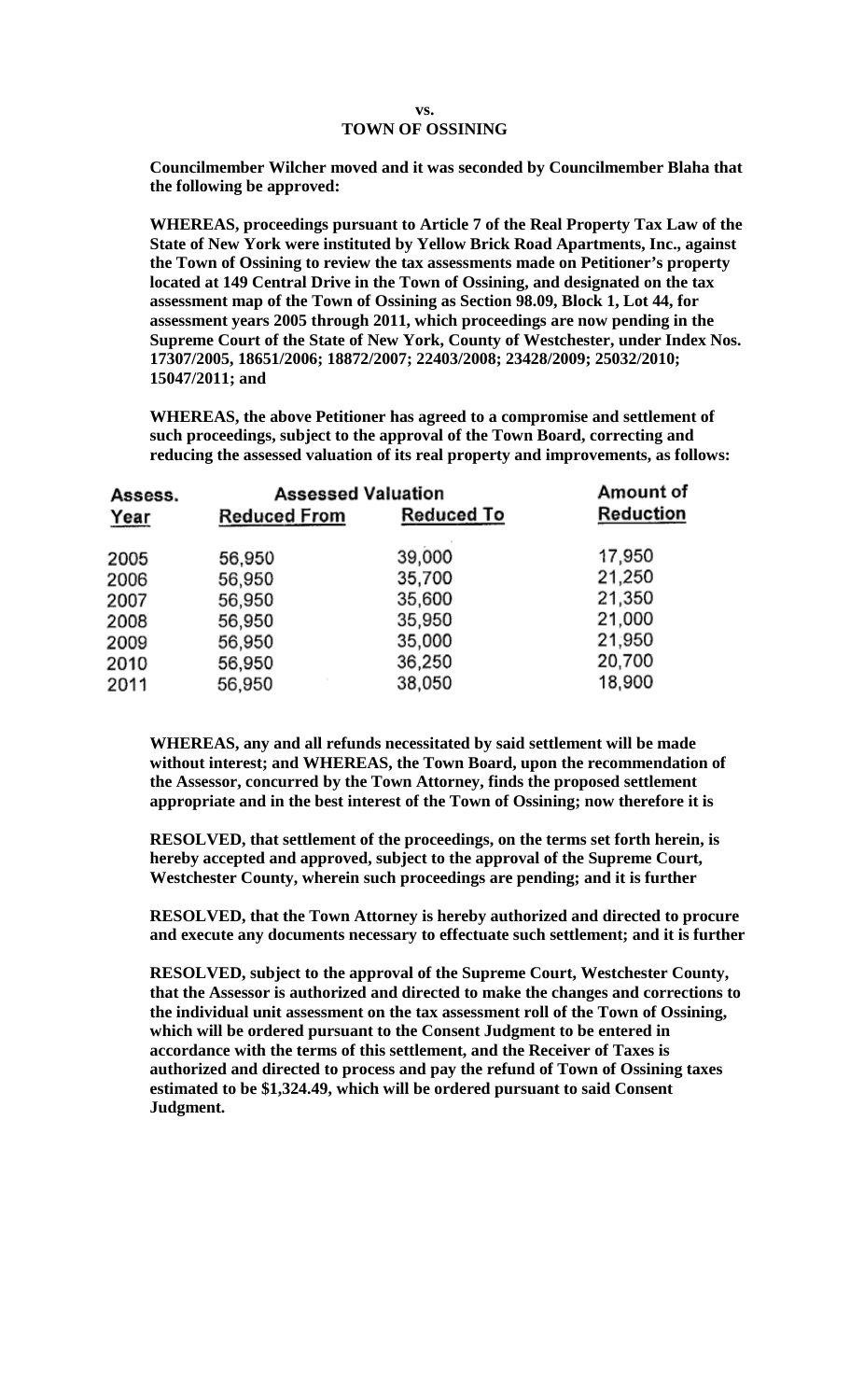#### **Yellow Brick Road Apartments**

#### Index Nos. 17307/05, 18651/06, 18872/07, 22403/08, 23428/09, 25032/10, 15047/11

| Muni 554201 Parcel ID 98.09-0001-044 |      |            |            | <b>149 Central Drive</b> |              |          |  |
|--------------------------------------|------|------------|------------|--------------------------|--------------|----------|--|
| Assessment                           | Tax  | Original   | Reduced    |                          | Town Gen't   | Town     |  |
| Year                                 | Year | Assessment | Assessment | Reduction                | Rate         | Refund   |  |
| 2005                                 | 2006 | 56,950     | 3.900      | 53,050                   | 6.28765      | 333.56   |  |
| 2006                                 | 2007 | 56,950     | 35,700     | 21.250                   | 6.77909      | 144.06   |  |
| 2007                                 | 2008 | 56,950     | 35,600     | 21,350                   | 7.84547      | 167.50   |  |
| 2008                                 | 2009 | 56,950     | 35,950     | 21,000                   | 9.44522      | 198.35   |  |
| 2009                                 | 2010 | 56.950     | 3,500      | 53,450                   | 11.01208     | 588.60   |  |
| 2010                                 | 2011 | 56.950     | 36,250     | 20,700                   | 10.91713     | 225.98   |  |
| 2011                                 | 2012 | 56,950     | 38,050     | 18,900                   | **           | **       |  |
|                                      |      |            |            |                          | <b>TOTAL</b> | 1,324.49 |  |

\*\* No refund is due if the assessment is changed prior to 2012 Town/Ciounty tax bills.

#### **Motion Carried: Unanimously**

# **F. TAX CERTIORARI**

#### **URSTADT BIDDLE PROPERTIES, INC. vs.**

# **TOWN OF OSSINING**

**Councilmember Harter moved and it was seconded by Councilmember Wilcher that the following be approved:**

**WHEREAS, proceedings pursuant to Article 7 of the Real Property Tax Law of the State of New York were instituted by Urstadt Biddle Properties, Inc., against the Town of Ossining to review the tax assessments made on Petitioner's property located at 214-236 S. Highland Avenue in the Town of Ossining, and designated on the tax assessment map of the Town of Ossining as Section 97.15, Block 3, Lot 15.1, (F/K/A Section 97.15, Block 3, Lot 15 and Section 97.19, Block 1, Lot 41) for assessment years 2005 through 2011, which proceedings are now pending in the Supreme Court of the State of New York, County of Westchester, under Index Nos. 18412/2005, 18652/2006; 18876/2007; 22399/2008; 23426/2009; 25029/2010; 15044/2011; and** 

**WHEREAS, the above Petitioner has agreed to a compromise and settlement of such proceedings, subject to the approval of the Town Board, correcting and reducing the assessed valuation of its real property and improvements, as follows:**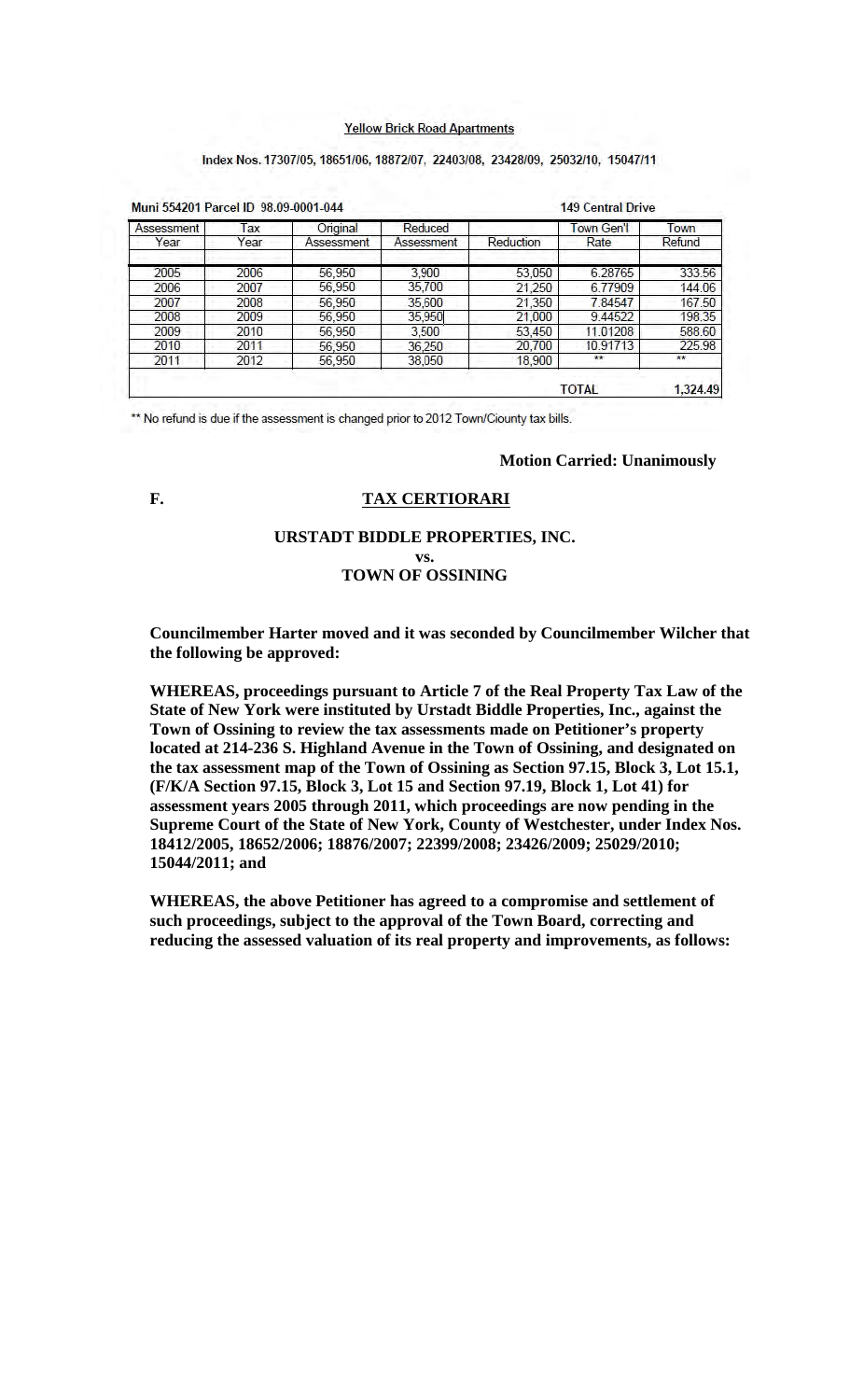## Section 97.15, Block 3, Lot 15

| Assess. | <b>Assessed Valuation</b> | Amount of         |           |  |
|---------|---------------------------|-------------------|-----------|--|
| Year    | <b>Reduced From</b>       | <b>Reduced To</b> | Reduction |  |
| 2005    | 469,100                   | 469,100           | Ø         |  |
| 2006    | 469,100                   | 469,100           | Ø         |  |
| 2007    | 469,100                   | 394,350           | 74,750    |  |
| 2008    | 469,100                   | 418,400           | 50,700    |  |

# Section 97.19, Block 1, Lot 41

| Assess. | <b>Assessed Valuation</b> | Amount of  |           |
|---------|---------------------------|------------|-----------|
| Year    | <b>Reduced From</b>       | Reduced To | Reduction |
| 2005    | 252,500                   | 252,500    | Ø         |
| 2006    | 252,500                   | 252,500    | Ø         |
| 2007    | 352,500                   | 296,300    | 56,200    |
| 2008    | 352,500                   | 314,400    | 38,100    |

## Section 97.15, Block 3, Lot 15.1

| Assess. | <b>Assessed Valuation</b> | Amount of         |                  |  |
|---------|---------------------------|-------------------|------------------|--|
| Year    | <b>Reduced From</b>       | <b>Reduced To</b> | <b>Reduction</b> |  |
| 2009    | 946,400                   | 731,650           | 214,750          |  |
| 2010    | 1,168,800                 | 777,300           | 391,500          |  |
| 2011    | 1,168,800                 | 853,500           | 315,300          |  |

**WHEREAS, any and all refunds necessitated by said settlement will be made without interest; and WHEREAS, the Town Board, upon the recommendation of the Assessor, concurred by the Town Attorney, finds the proposed settlement appropriate and in the best interest of the Town of Ossining; now therefore it is** 

**RESOLVED, that settlement of the proceedings, on the terms set forth herein, is hereby accepted and approved, subject to the approval of the Supreme Court, Westchester County, wherein such proceedings are pending; and it is further** 

**RESOLVED, that the Town Attorney is hereby authorized and directed to procure and execute any documents necessary to effectuate such settlement; and it is further** 

**RESOLVED, subject to the approval of the Supreme Court, Westchester County, that the Assessor is authorized and directed to make the changes and corrections to the individual unit assessment on the tax assessment roll of the Town of Ossining, which will be ordered pursuant to the Consent Judgment to be entered in accordance with the terms of this settlement, and the Receiver of Taxes is authorized and directed to process and pay the refund of Town of Ossining taxes estimated to be \$8,504.99, which will be ordered pursuant to said Consent Judgment.**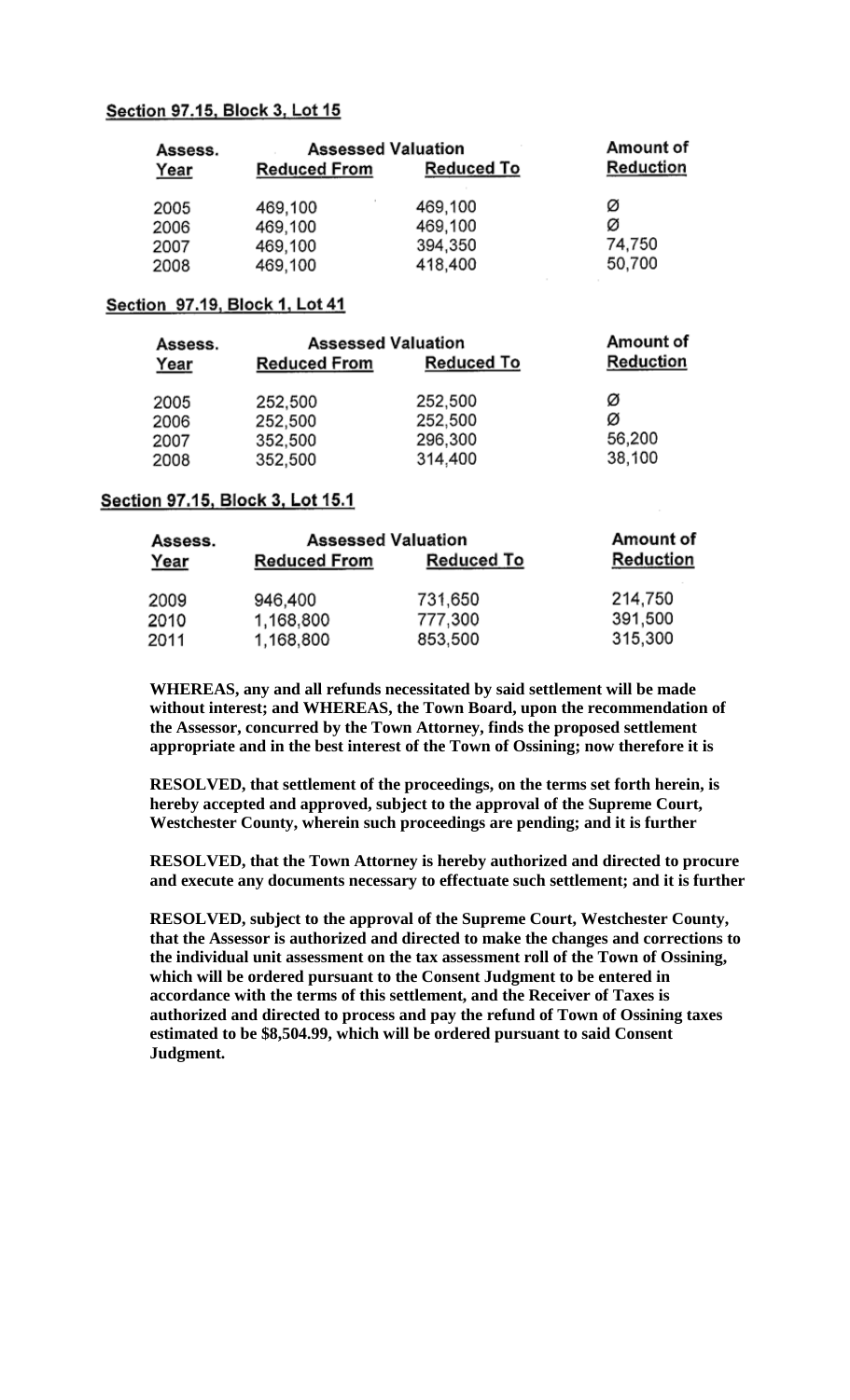#### Urstadt Biddle Properties, Inc.

#### Index Nos. 18412/05, 18652/06, 18876/07, 22399/08, 23426/09, 25029/10, 15044/11

| Reduction<br>Year<br>Year<br>Rate<br>Assessment<br>Assessment<br>2005<br>2006<br>6.28765<br>469,100<br>469.100 | Refund |
|----------------------------------------------------------------------------------------------------------------|--------|
|                                                                                                                |        |
|                                                                                                                | 0.00   |
| 2006<br>6.77909<br>2007<br>469.100<br>469.100                                                                  | 0.00   |
| 394,350<br>74,750<br>2008<br>7.84547<br>2007<br>469.100                                                        | 586.45 |
| 2008<br>2009<br>50.700<br>9.44522<br>469,100<br>418,400                                                        | 478.87 |

| Assessment | Tax  | Original   | Reduced    |           | Town Gen'l   | Town   |
|------------|------|------------|------------|-----------|--------------|--------|
| Year       | Year | Assessment | Assessment | Reduction | Rate         | Refund |
| 2005       | 2006 | 252,500    | 252,500    |           | 6.28765      | 0.00   |
| 2006       | 2007 | 252,500    | 252,500    | 0         | 6.77909      | 0.00   |
| 2007       | 2008 | 352,500    | 296,300    | 56,200    | 7.84547      | 440.92 |
| 2008       | 2009 | 352,500    | 314,400    | 38,100    | 9.44522      | 359.86 |
|            |      |            |            |           | <b>TOTAL</b> | 800.78 |

Muni 554203 Parcel ID 97.15-3-15.1

| MUILLO-4200 FOLCELID 31.10-0-10.1 |      |            |            |           | <b>Highland Ave</b> |          |
|-----------------------------------|------|------------|------------|-----------|---------------------|----------|
| Assessment                        | Tax  | Original   | Reduced    |           | Town Gen'l          | Town     |
| Year                              | Year | Assessment | Assessment | Reduction | Rate                | Refund   |
|                                   |      |            |            |           |                     |          |
| 2009                              | 2010 | 946,400    | 731,650    | 214,750   | 11.01208            | 2,364.84 |
| 2010                              | 2011 | 1.168.800  | 777,300    | 391,500   | 10.91713            | 4,274.05 |
| 2011                              | 2012 | 1,168,800  | 853,500    | 315,300   | **                  | **       |
|                                   |      |            |            |           |                     |          |
|                                   |      |            |            |           | <b>TOTAL</b>        | 6,638.89 |
|                                   |      |            |            |           |                     |          |

**TOTAL REFUND** 

**Highland Ave** 

8,504.99

**Vote: 4-1-0 Voting Aye: Wilcher, Harter, Blaha & Donnelly Abstaining: Tripodi**

#### **G. TAX CERTIORARI**

# **COUNTRY MEADOW ASSOCIATES vs. TOWN OF OSSINING**

**Councilmember Wilcher moved and it was seconded by Councilmember Blaha that the following be approved:**

**WHEREAS, proceedings pursuant to Article 7 of the Real Property Tax Law of the State of New York were instituted by Country Meadow Associates, against the Town of Ossining to review the tax assessments made on Petitioner's property located at Pheasant Ridge Road in the Town of Ossining, and designated on the tax assessment map of the Town of Ossining as Section 89.08, Block 1, Lot 65, for assessment year 2011, which proceeding is now pending in the Supreme Court of the State of New York, County of Westchester, under Index Nos. 15732/2011; and** 

**WHEREAS, the above Petitioner has agreed to a compromise and settlement of such proceedings, subject to the approval of the Town Board, correcting and reducing the assessed valuation of its real property and improvements, as follows:**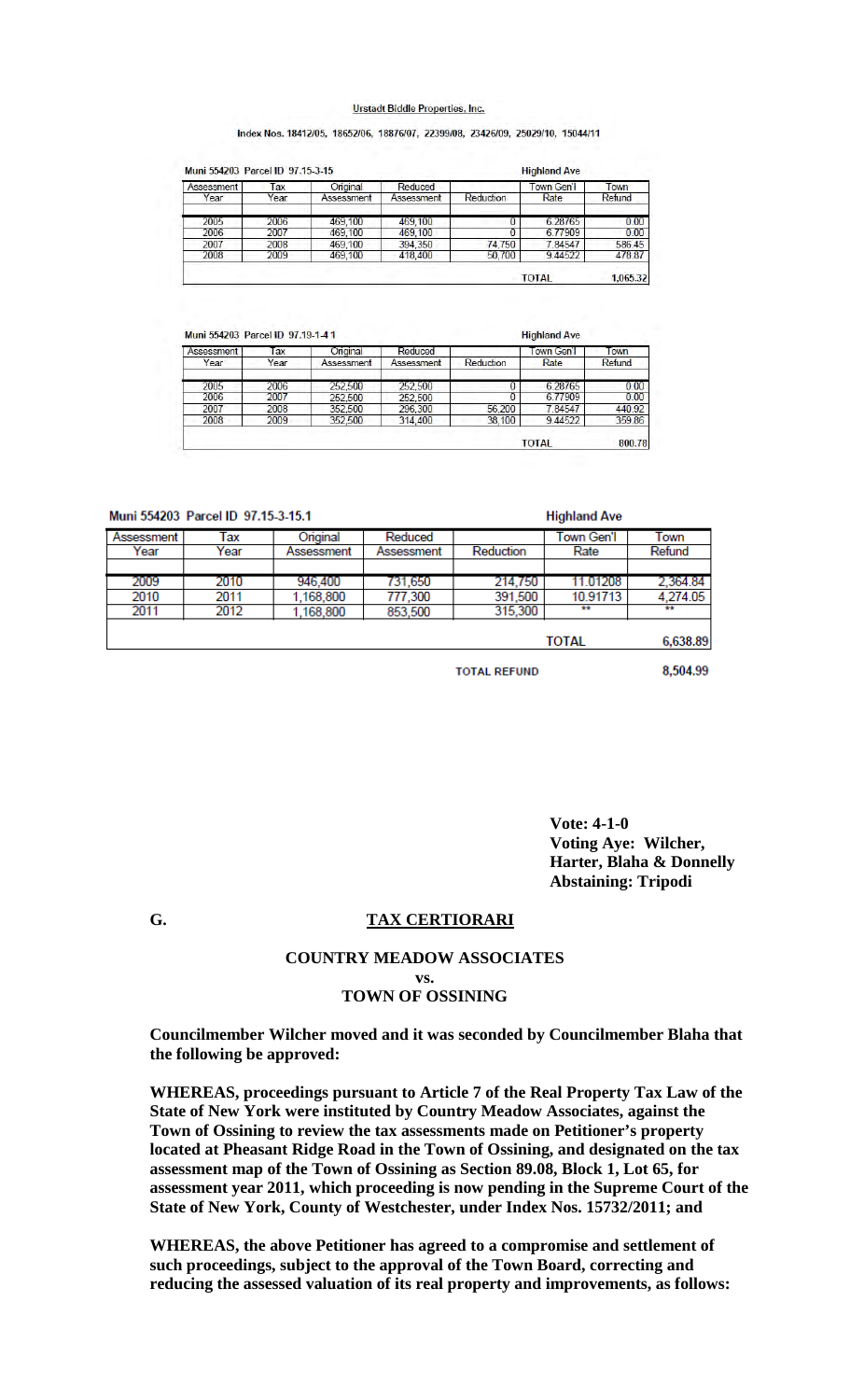### **ASSESSED VALUATION**

| <b>Assessment Year</b> | Reduced From | Reduced To | <b>Amount of Reduction</b> |
|------------------------|--------------|------------|----------------------------|
| 2011                   | \$10,000     | \$1        | \$9,999                    |

**WHEREAS, any and all refunds necessitated by said settlement will be made without interest; and WHEREAS, the Town Board, upon the recommendation of the Assessor, concurred by the Town Attorney, finds the proposed settlement appropriate and in the best interest of the Town of Ossining; now therefore it is** 

**RESOLVED, that settlement of the proceedings, on the terms set forth herein, is hereby accepted and approved, subject to the approval of the Supreme Court, Westchester County, wherein such proceedings are pending; and it is further** 

**RESOLVED, that the Town Attorney is hereby authorized and directed to procure and execute any documents necessary to effectuate such settlement; and it is further** 

**RESOLVED, subject to the approval of the Supreme Court, Westchester County, that the Assessor is authorized and directed to make the changes and corrections to the individual unit assessment on the tax assessment roll of the Town of Ossining, which will be ordered pursuant to the Consent Judgment to be entered in accordance with the terms of this settlement, and the Receiver of Taxes is authorized and directed to process and pay the refund of Town of Ossining taxes estimated to be \$111.00** \*\*, **which will be ordered pursuant to said Consent Judgment.**

**\*\*Based upon 2011 tax rates. Actual refund to be computed after rates are set for 2012.** 

> **Vote: 4-1-0 Voting Aye: Wilcher, Harter, Blaha & Donnelly Abstaining: Tripodi**

#### **H. TAX CERTIORARI**

### **V & B REALTY, LLC. vs. TOWN OF OSSINING**

**Councilmember Harter moved and it was seconded by Councilmember Wilcher that the following be approved:**

**WHEREAS, proceedings pursuant to Article 7 of the Real Property Tax Law of the State of New York were instituted by V & B Realty, LLC, against the Town of Ossining to review the tax assessments made on Petitioner's property located at 515 North State Road in the Town of Ossining, and designated on the tax assessment map of the Town of Ossining as Section 90.19, Block 2, Lot 7, for assessment years 2004 through 2011, which proceedings are now pending in the Supreme Court of the State of New York, County of Westchester, under Index Nos. 17082/2004; 18252/2005, 20444/2006; 20942/2007; 23241/2008; 23149/2009; 25939/2010; 15802/2011; and** 

**WHEREAS, the above Petitioner has agreed to a compromise and settlement of such proceedings, subject to the approval of the Town Board, correcting and reducing the assessed valuation of its real property and improvements, as follows:**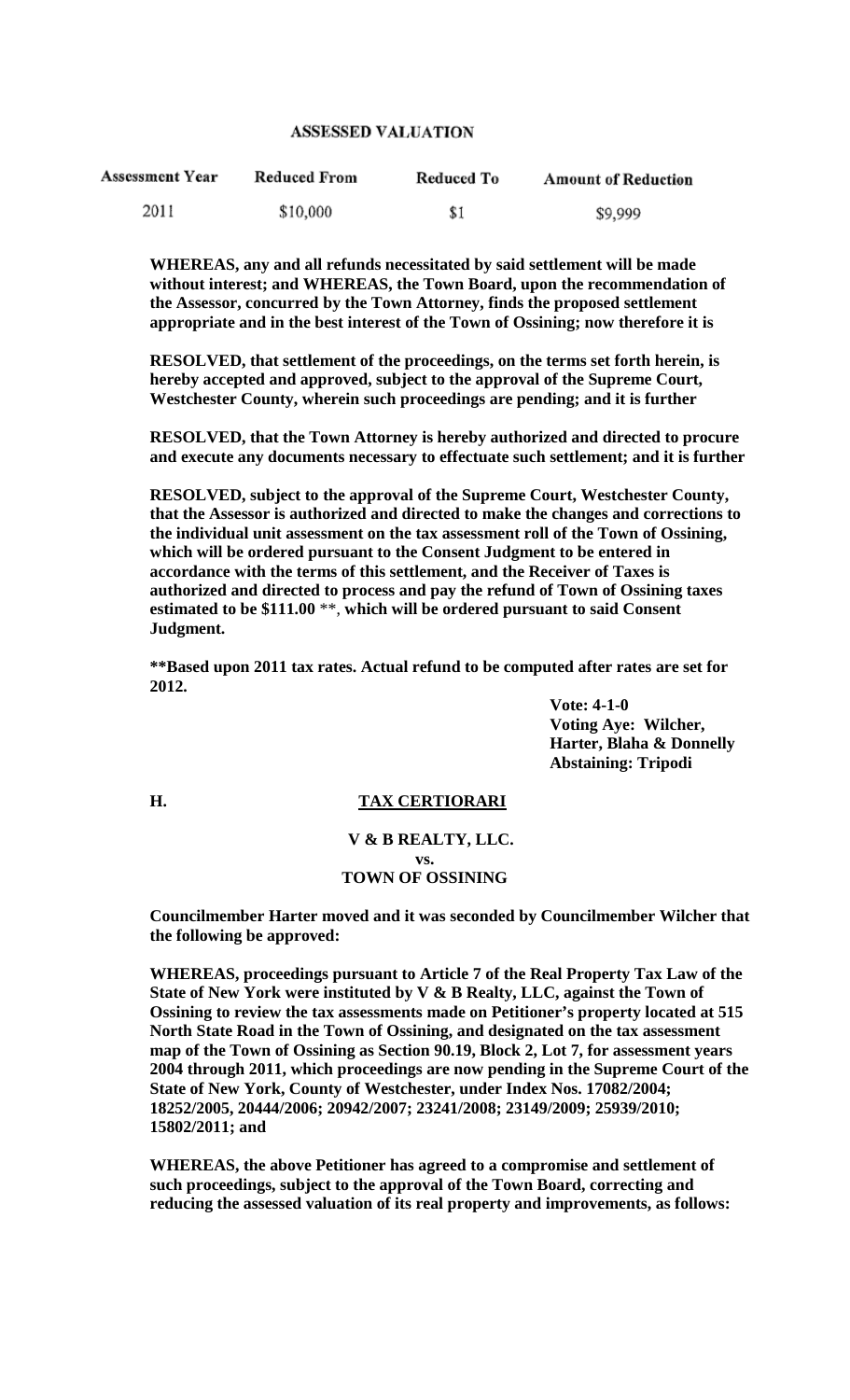| Assessment | Tax  | Reduced | Reduced |           |
|------------|------|---------|---------|-----------|
| Year       | Year | From    | To      | Reduction |
| 2004       | 2005 | 104,110 | 87,450  | 16,660    |
| 2005       | 2006 | 104,110 | 85,370  | 18,740    |
| 2006       | 2007 | 121,060 | 79,290  | 41,770    |
| 2007       | 2008 | 121,060 | 81,110  | 39,950    |
| 2008       | 2009 | 121,060 | 82,320  | 38,740    |
| 2009       | 2010 | 121,060 | 66,560  | 54,500    |
| 2010       | 2011 | 121,060 | 66,720  | 54,340    |
| 2011       | 2012 | 121,060 | 66,720  | 54,340    |

**WHEREAS, any and all refunds necessitated by said settlement will be made without interest; and WHEREAS, the Town Board, upon the recommendation of the Assessor, concurred by the Town Attorney, finds the proposed settlement appropriate and in the best interest of the Town of Ossining; now therefore it is** 

**RESOLVED, that settlement of the proceedings, on the terms set forth herein, is hereby accepted and approved, subject to the approval of the Supreme Court, Westchester County, wherein such proceedings are pending; and it is further** 

**RESOLVED, that the Town Attorney is hereby authorized and directed to procure and execute any documents necessary to effectuate such settlement; and it is further** 

**RESOLVED, subject to the approval of the Supreme Court, Westchester County, that the Assessor is authorized and directed to make the changes and corrections to the individual unit assessment on the tax assessment roll of the Town of Ossining, which will be ordered pursuant to the Consent Judgment to be entered in accordance with the terms of this settlement, and the Receiver of Taxes is authorized and directed to process and pay the refund of Town of Ossining taxes estimated to be \$36,239.00, which will be ordered pursuant to said Consent Judgment.**

| Assessment | Tax  | Original          | Reduced    |           | <b>Town General</b> |                | Unincorporated |           |
|------------|------|-------------------|------------|-----------|---------------------|----------------|----------------|-----------|
| Year       | Year | <b>Assessment</b> | Assessment | Reduction | Rate                | Refund         | Rate           | Refund    |
| 2004       | 2005 | 104,110           | 87,450     | 16,660    | 5.93506             | 98.88          | 69.26716       | 1,153.99  |
| 2005       | 2006 | 104,110           | 85,370     | 18,740    | 6.28765             | 117.83         | 74.22162       | 1,390.91  |
| 2006       | 2007 | 121,060           | 79,290     | 41,770    | 6.77909             | 283.16         | 80.94126       | 3,380.92  |
| 2007       | 2008 | 121,060           | 81,110     | 39,950    | 7.84547             | 313.43         | 90.39968       | 3,611.47  |
| 2008       | 2009 | 121,060           | 82,320     | 38,740    | 9.44522             | 365.91         | 98.55344       | 3,817.96  |
| 2009       | 2010 | 121,060           | 66,560     | 54,500    | 11.01208            | 600.16         | 106.99939      | 5,831.47  |
| 2010       | 2011 | 121,060           | 66.720     | 54,340    | 10.91713            | 593.24         | 98.09865       | 5,330.68  |
| 2011       | 2012 | 121,060           | 66,720     | 54,340    | **                  | **             | **             | **        |
|            |      |                   |            |           | <b>Total</b>        | 2.372.60 Total |                | 24.517.40 |

V & B Realty Muni 554289 90 19-2-7 515 North State Road

#### wn General Tax/Unincorporated Tax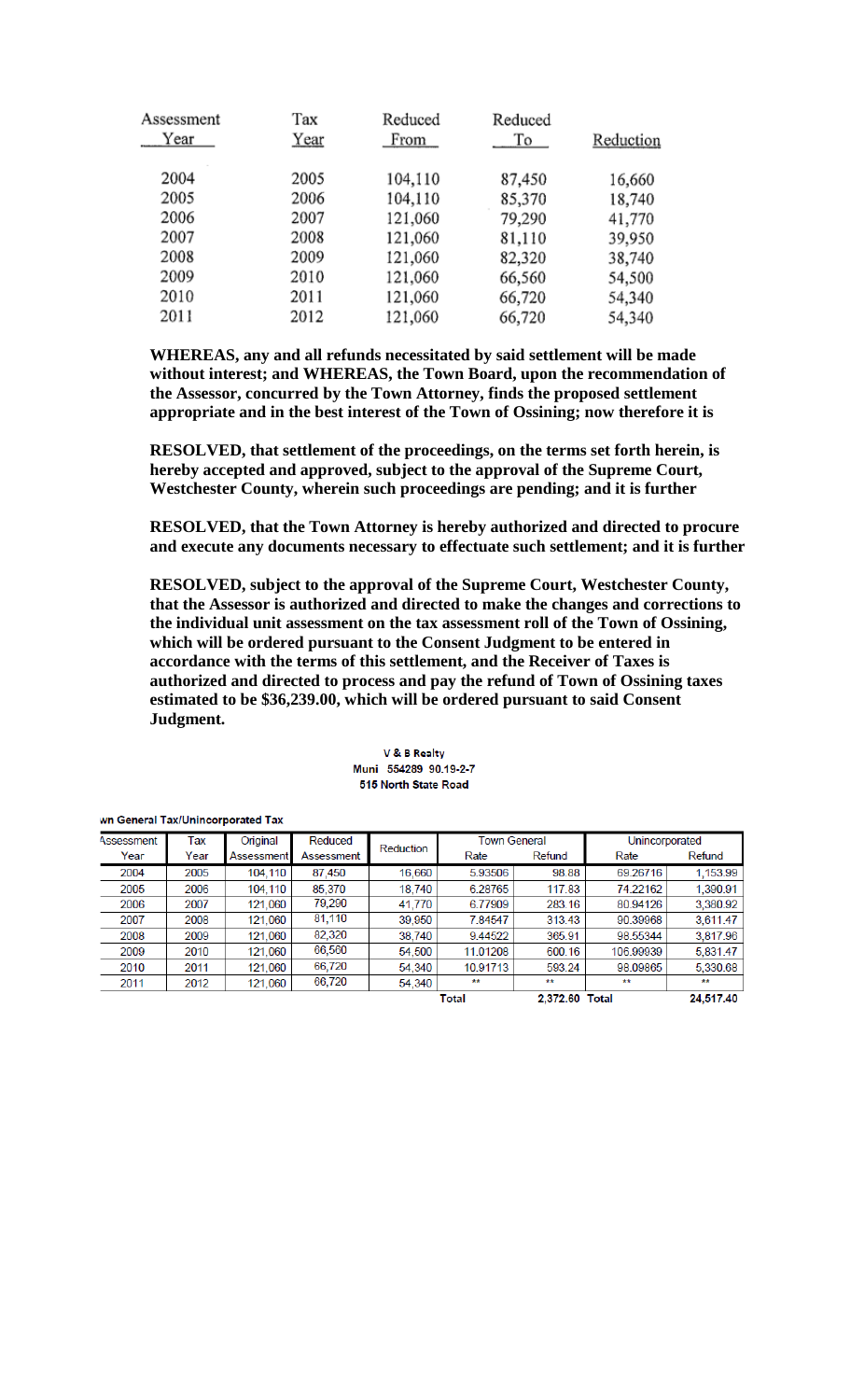| 2011       | 2012 | 54,340    | Total                 | 99.77  |                           | 3.546.81     |                             | 5.702.42 |
|------------|------|-----------|-----------------------|--------|---------------------------|--------------|-----------------------------|----------|
|            |      | 54,340    | **                    | **     | **                        | 749.14<br>** | **                          | **       |
| 2010       | 2011 |           | 0.37794               | 20.54  | 13.78613                  |              | 22.75057                    | 1.236.27 |
| 2009       | 2010 | 54,500    | 0.37480               | 20.43  | 13.94521                  | 760.01       | 22.93385                    | 1.249.90 |
| 2008       | 2009 | 38,740    | 0.35718               | 13.84  | 12.47076                  | 483.12       | 22.93385                    | 888.46   |
| 2007       | 2008 | 39,950    | 0.36478               | 14.57  | 12.63157                  | 504.63       | 21.47759                    | 858.03   |
| 2006       | 2007 | 41,770    | 0.38004               | 15.87  | 12.98000                  | 542.17       | 20.76032                    | 867.16   |
| 2005       | 2006 | 18,740    | 0.40069               | 7.51   | 13.70838                  | 256.90       | 17.22149                    | 322.73   |
| 2004       | 2005 | 16,660    | 0.42078               | 7.01   | 15.05668                  | 250.84       | 16.79951                    | 279.88   |
| Year       | Year |           | Rate                  | Refund | Rate                      | Refund       | Rate                        | Refund   |
| Assessment | Tax  | Reduction | <b>Townwide Water</b> |        | Town/North State Rd Sewer |              | <b>Refuse Fire Lighting</b> |          |

**Special Districts** 

| <b>Total Town Refund</b>                     |   | \$36.239.00 |
|----------------------------------------------|---|-------------|
| <b>Refuse Fire Lighting District Refunds</b> |   | 5.702.42    |
| <b>Town Sewer Refund</b>                     | s | 3.546.81    |
| <b>Townwide Water Refund</b>                 | s | 99.77       |
| <b>Unincorporated Town Tax Refund</b>        |   | \$24,517.40 |
| <b>Town General Fund Refund</b>              |   | \$2,372.60  |

#### **Motion Carried: Unanimously**

**I. Order Calling a Public Hearing in the matter of the Petition for Extension of the Ossining Consolidated Sewer District** 

**Councilmember Blaha moved and it was seconded by Councilmember Tripodi that the following be approved:**

**Whereas, a written petition, dated January 24, 2012, in due form and containing the required signature, has been presented by Thomas Williamson to the Town Board of the Town of Ossining, Westchester County, New York, for the extension of the Ossining Consolidated Sewer District in said Town; and** 

**Whereas, the boundaries of the proposed Sewer District Extension are described as follows:**

**"Beginning at a point formed by the northerly terminus of the herein described parcel with the southerly side of Ryder Avenue, also being the northeasterly corner of Lot 522 as shown on a map entitled "Map of Briarcliff Hills, Section 1-8 dated December 16, 1929 and filed in Westchester County Clerk's Office (Division of Land Records) on January 17, 1930 as Map No. 3557; running thence from said point of beginning along the southerly side of Ryder Avenue, S 44 degrees 35' 40" E 27.71 feet. Thence along the centerline of Pine Street, S 70 degrees 57' 10" W 212.29 feet, and S 49 degrees 12' 10" W 150.61feet to a point on the extension of the northerly side of Park Lane (Not Developed). Thence along the extension of the northerly side of Park Lane (Not Developed), N 45 degrees 03' 20" E 25.07 feet to the southeasterly corner of Lot 535 as show on aforesaid Map No. 3557. Thence along the easterly side of Lots 535 through 522, N 49 degrees 12' 10" E 157.27 feet and N 70 degrees 57' 10" E 205.14 feet to a point on the northerly terminus of the herein described portion of Pine Street Right of Way (Not Developed) as shown on the aforesaid filed Map No. 3557, the point and place of beginning.** 

**Said premises known as 5 Ryder Avenue, Briarcliff Manor, New York, and also known as Section 90.15, Block 2, Lot 20 on the Tax Map of the Town of Ossining," and** 

**Whereas, the improvements proposed for said Sewer District Extension consist of the construction and installation of a sewer system, including sewer main, manhole and other improvements incidental thereto, all as more described in the map and plan accompanying the aforesaid petition, which map and plan are on file in the Town Clerk's Office of said Town for public inspection during regular business hours; and**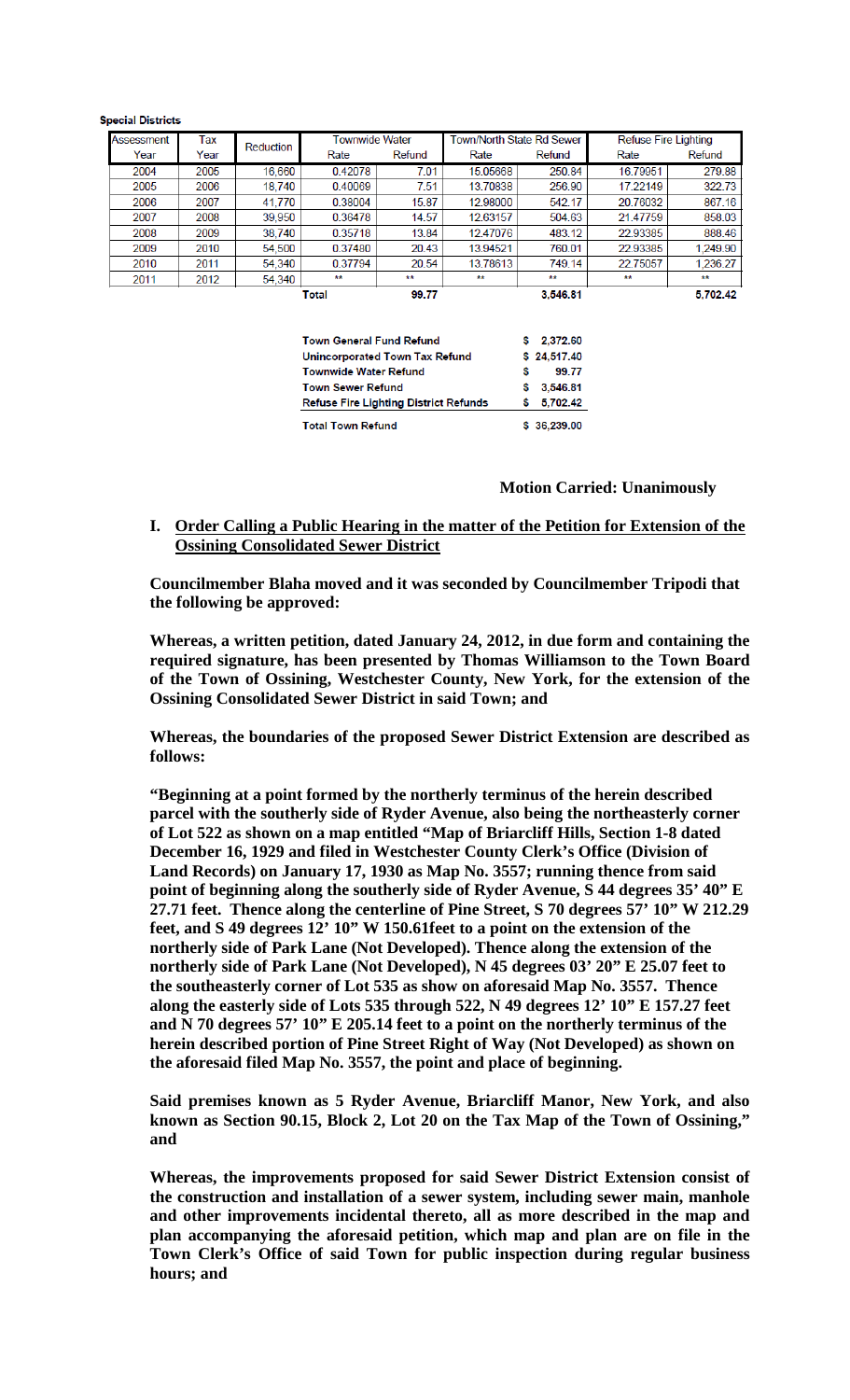**Whereas, the cost of establishing such Sewer District Extension shall be borne entirely by the Petitioner; and**

**Whereas, it is now desired to call a Public Hearing to consider the Petition for the proposed establishment of said Sewer District Extension pursuant to Section 193 of the Town Law, as well as for purposes of determining the environmental impact of said action; Now Therefore be it**

**Ordered, by the Town Board of the Town of Ossining, Westchester County, New York, as follows:** 

**Section 1: A meeting of the Town Board of the Town of Ossining, Westchester County, New York, shall be held at the Police/Court Facility, 86-88 Spring Street, In Ossining, New York, on the 28 day of February 2012, at 7:30p.m., for the purpose of conducting a public hearing to consider the aforementioned Petition and to hear all persons interested in the subject thereof concerning the same.**

**Section 2: The Town Clerk is hereby authorized and directed to cause a certified copy of this Order to be published in the Journal News and posted in the manner provided by law.**

**Section 3: This Order shall take effect immediately.**

 **Motion Carried: Unanimously** 

## **J. Assessment Board of Review Re-Appointment**

**Councilmember Wilcher moved and it was seconded by Councilmember Harter that the following be approved:**

**Resolved, that the Town Board of the Town of Ossining hereby reappoints Larry Schactel of Susquehanna Road, Ossining, to the Assessment Board of Review, for a**  term of five years expiring September 30<sup>th</sup>, 2017.

 **Motion Carried: Unanimously** 

## **K. Parks Department- Authorization to Advertise for Bids- GMC 3500HD Truck and Dump Body**

**Councilmember Wilcher moved and it was seconded by Councilmember Blaha that the following be approved:**

**Resolved, that the Town Clerk is hereby authorized to advertise for bids for a GMC 3500HD and one Air Flow Pro Class Dump Body , to be returnable to the Office of the Town Clerk by 10:00 a.m. on March 2nd, 2012.** 

## **Motion Carried: Unanimously**

## **VI. CORRESPONDENCE TO BE RECEIVED AND FILED**

**Councilmember Wilcher moved and it was seconded by Councilmember Harter that the following be approved:**

**Minutes from January 11, 2012 Planning Board Meeting Planning Board Minutes January 25, 2012** 

**Motion Carried: Unanimously**